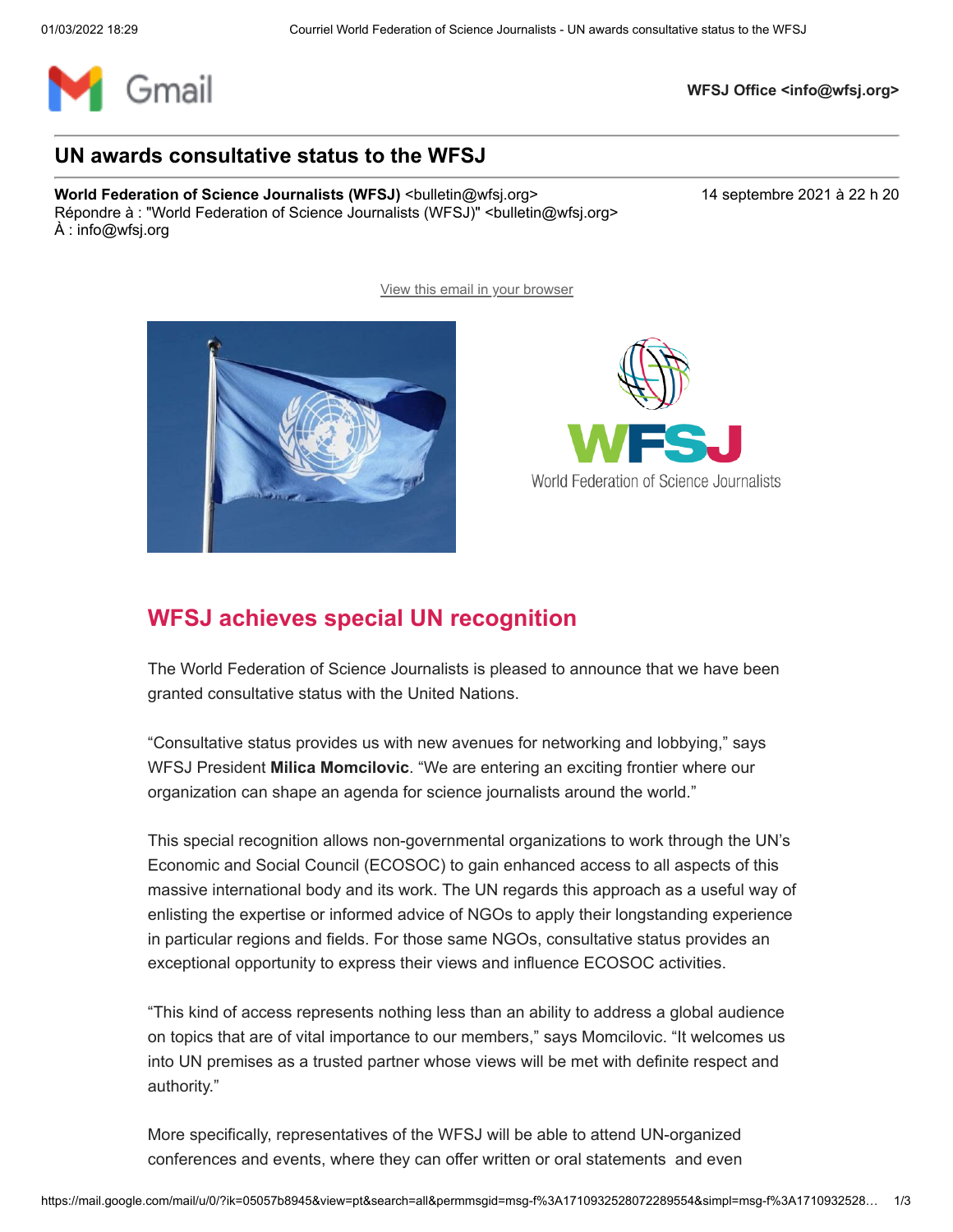organize side events.

By way of example, the UN suggests NGOs with consultative status could assume these kinds of responsibilities:

- Providing a well-informed perspective on urgent topics
- Sounding early warnings on problems or challenges
- Monitoring or implementing international agreements
- Raising public awareness of key matters
- Assisting the United Nations in setting and reaching its major goals and objectives
- Contributing essential material for use by the UN

In this light, the WFSJ becomes well placed to promote mutual understanding between cultures through dialogue, including a broad spectrum of ethical, social, environmental, diversity, economic, and health issues that our members regularly encounter in their work. Above all, the role of science journalism in society can now be highlighted in new ways.

"It is also worth noting that of the thousands of NGOs that have obtained consultative status with the UN, many are focused on scientific themes but very few are focused on journalism," concludes Momcilovic. "We are therefore deeply honoured to find ourselves in the extraordinary position of establishing an unprecedented international profile for science journalism."